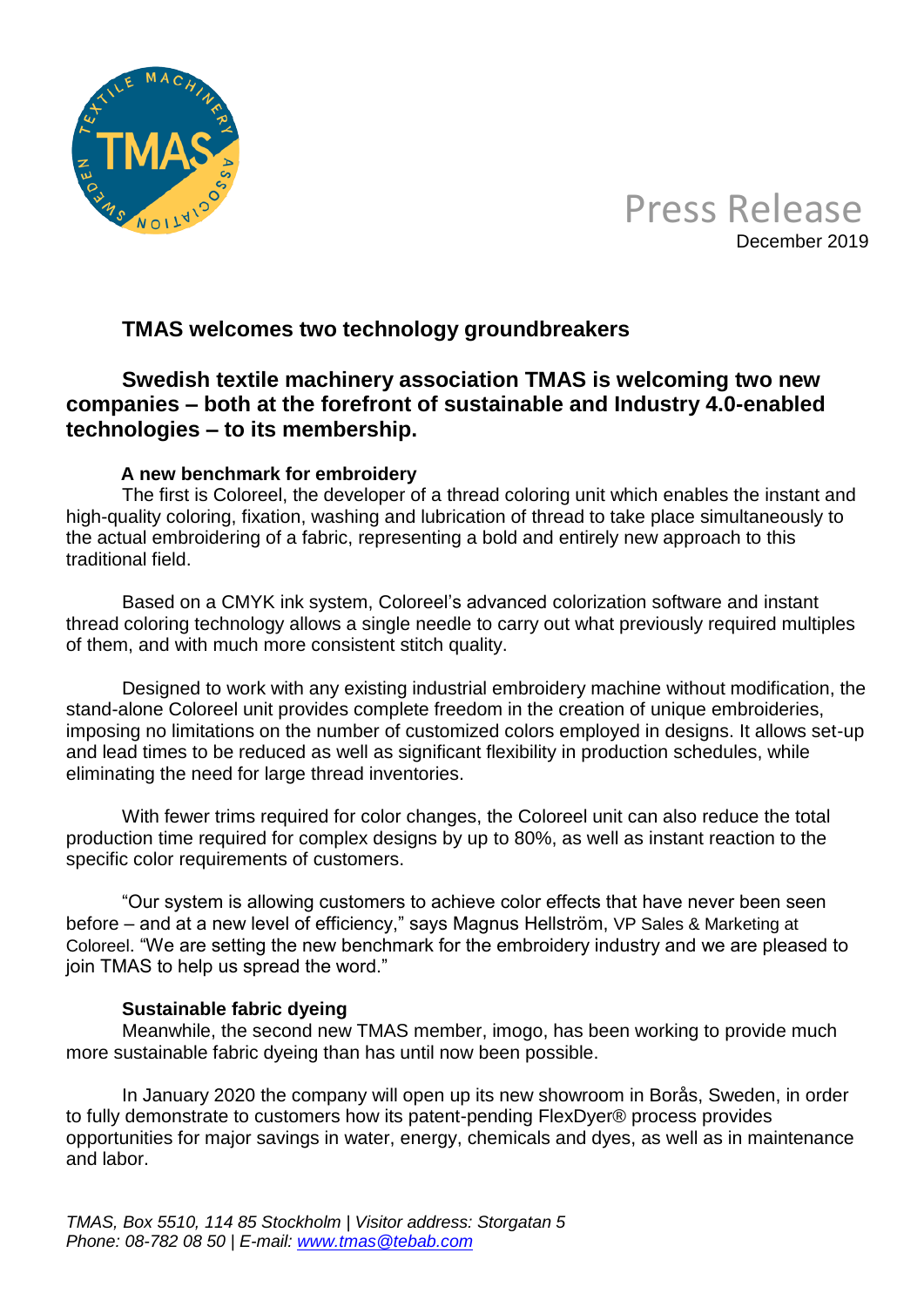Its combination of high-speed spray application and a special autoclave fixation step enables flexible output at considerably reduced costs, and what makes it truly flexible is the range of fiber types and blends it can accommodate.

Imogo's Mini-Max spray test unit for the achievement of offline 'right first time' results for the company's industrial scale Dye-Max will also be installed at the Borås showroom.

Dye-Max spray dyeing technology can slash the use of fresh water, wastewater, energy and chemicals by as much as 90% compared to conventional jet dyeing systems.

"The Dye-Max application unit is based on a closed chamber containing a series of spray cassettes with precision nozzles for accurate and consistent coverage," explains imogo's founding partner Per Stenflo. "This works in combination with our patented pro speed valve that controls the volume to be applied."

The savings in treatment water the Dye-Max achieves are due to the extremely low liquor ratio of 0.3-0.8 liters per kilo of fabric and at the same time, the low liquor ratio and the spray process require considerably less auxiliary chemicals to start with.

All of the water is used in the process, which also greatly reduces the production of wastewater, with only 20 liters being required for wash at changeovers. The low liquid content in the fabric meanwhile minimizes the energy required for fixation.

The Dye-Max has a working speed of up to 50m/min with the practical speed determined by the fabric weight and application volume.

The Spray Applicator can also be incorporated in existing lines to replace a padder, both for dyeing and applying finishing chemistry, in order to increase their productivity and reduce the environmental footstep of existing processes.

#### **Awards**

Both new TMAS companies have already received awards for their technologies. Coloreel has claimed the SKAPA prize – Sweden's largest innovation award – as well as recognition from Texprocess. Imogo has been selected as one of Hello Tomorrow's Deep Tech Pioneers, received a Vinnova innovation grant and been awarded the Seal of Excellence by the European Commission for its FlexDyer project.

"We are happy to welcome these two exciting companies to our industry and the TMAS association," says TMAS Secretary General Therese Premler-Andersson. "Both are making important contributions to the industry's sustainable future with completely new technologies on the market. They improve efficiency and quality and reduce waste in their production processes – benefits that are in line with the expectations for the textile production of the future.

"It is no coincidence that these newcomers are from Sweden. Our focus on sustainable solutions goes a long way back and is boosted by a very good innovation climate. These are interesting times, with big Swedish companies such as IKEA and HM pushing for sustainable